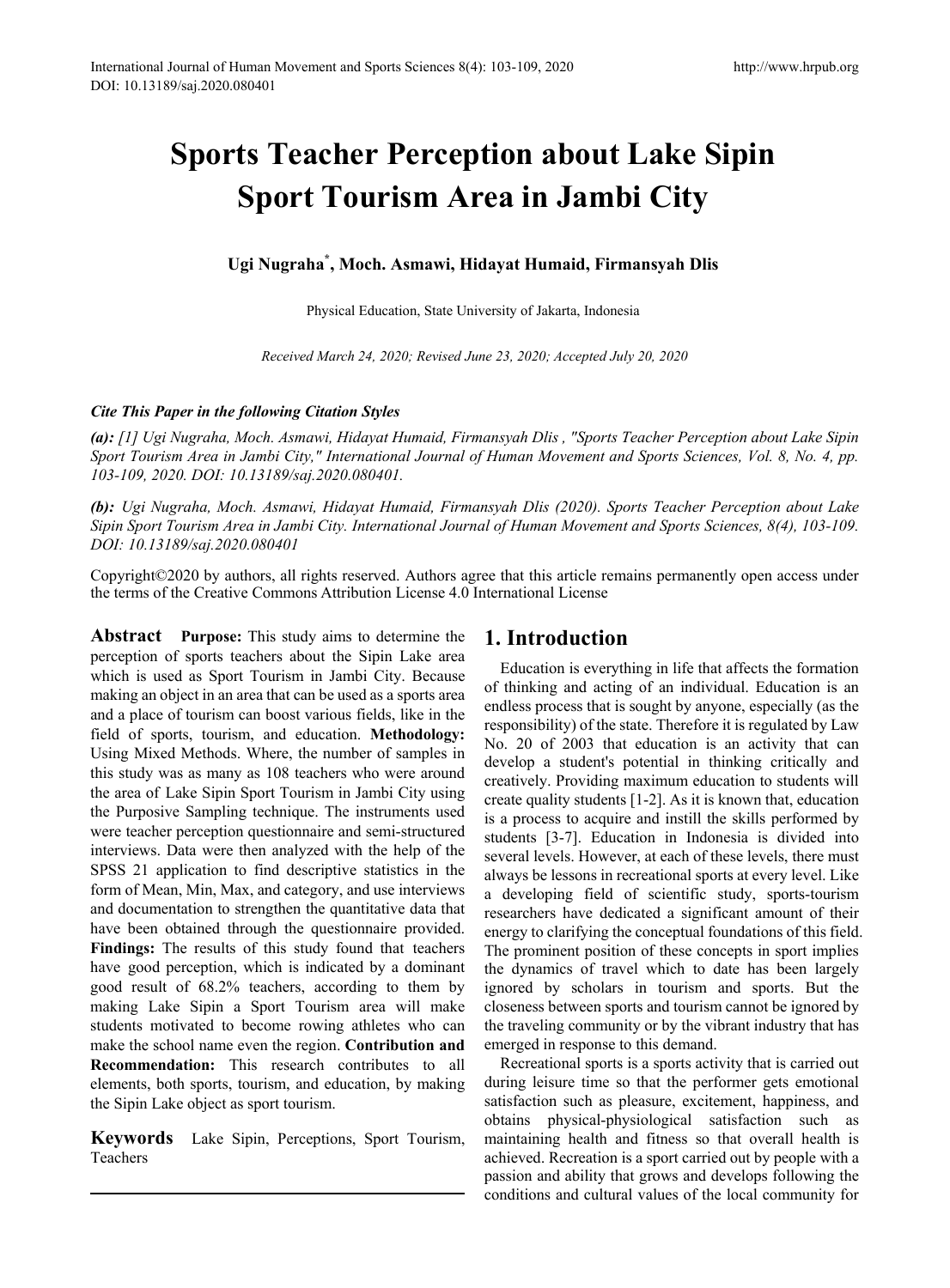health, fitness, and excitement [8-11]. Sports Recreation is carried out by people with a passion and ability to grow and develop following the conditions and cultural values of the local community for health, fitness, and excitement. The scope of recreational sports in the Law on the National Sports System is explained in Article 19, as follows: (1) Recreational sports are carried out as part of the process of restoring health and fitness. (2) Recreational sports can be carried out by anyone, education unit, institution, association, or sports organization. (3) Recreational sports as referred to in paragraph (1) aim to a. gain health, physical fitness, and excitement; b. building social relations; and/or c. preserving and increasing regional and national cultural wealth. (4) The government, regional government, and the community are obliged to explore, develop and promote recreational sports. (5) Every person who organizes certain recreational sports that carry risks to environmental sustainability, maintenance of facilities, as well as safety and health must: a. obey the rules and procedures set according to the type of sport; and b. provide instructors or guides who have the knowledge and skills according to the type of sport. (6) Recreational sports as referred to in paragraph (5) must meet the requirements set by sports associations or organizations [12].

The existence of recreational sports is carried out by the government, making income/income to the region in terms of tourism because by implementing a tourist destination that can be used as recreation and exercise can improve the regional economy that implements it. The relationship between Sports and Tourism is gaining momentum in industry and academia. The reasons for this sudden interest seem to originate from five basic directions [13-15]. First, the popularity of international and national sporting events has increased significantly such as the Olympics, Asian Games, and Sea Games. Second, there is a broader understanding of the health-related benefits that can be achieved through active participation in many sports. Third, the government and leaders began to appreciate the value of sports about the economy and national and international relations. Fourth, there are a variety of wider and carefully programmed sporting events offered throughout the year; facilitate the audience and participants. Finally, sports-minded individuals are not only more mobile but can also communicate more effectively due to improved technology and global infrastructure.

The concepts of tourism and sports are interrelated and overlapping. Sport is an important activity in tourism and tourism is a basic characteristic of the sport. The specific meeting of these two concepts varies regarding the perspectives of those who deal with the topics and definitions they adopt. Sport is generally positioned as a major travel activity, although Gammon and Robinson make the difference between sports tourists and sports tourism [16]. The latter recognizes sport as a secondary activity when traveling. Sports tourism is defined as sports-based travel away from the home environment for a limited time, where sports are characterized by a unique set of rules, competition related to physical prowess, and pleasant nature. This definition parallels the structure underlying most definitions of tourism in terms of spatial, temporal and activity dimensions with the difference being that the dimensions of activity are determined as sports [17-20].

Sport is recognized as a significant travel activity in both the main and secondary features of the trip. This is seen as an important factor in many decisions to travel, often stand out in travel experiences and is often an important consideration in visitor ratings of travel experiences. Sports tourism is further clarified about previous discussions about the sports domain. First, each sport has its own set of rules that provide a unique spatial and temporal structure. Second, competition related to physical prowess is a consolidation of what is described as goal orientation, competition, and contest-based sports aspects. This is used here in the broadest sense to indicate the continuum of competition including what is often considered a recreational sport or `sport for all' [21-23]. Finally, exercise is characterized by its pleasant nature. This element includes the idea of the uncertainty of the results and views agreed upon. In the more competitive sports version, therefore, many types of sports involvement can be carried out by sports tourists. Besides, it can also be an arena for coaching athletes rowing, because the sports tour referred to here is sipin lake tourism in the middle of urban areas.

Achievements in the field of sports can lift the good name of schools, regions and make the name of the nation and country among the hundreds in the world. Competition in sports performance is increasingly stringent nowadays. Achievement is no longer the property of individuals, but it concerns the dignity and dignity of a nation. That is why various powers and efforts are made by a school or region, or the country to place its athletes as champions in major sports activities. Sports coaching is an important stage in achieving sports achievements. The system of fostering sports achievements in Indonesia is scouting talent and developing talent. So, to achieve a high level of achievement, a good coaching system is needed. Without coaching that is systematically maximized, the achievement stage will not be achieved [24-25]. High achievement in a sport, requires prerequisites in the form of characteristics following the demands of the sports concerned. Because each branch of sport has a specific nature and therefore also sports coaching is deliberate and systematic assistance to meet these demands to achieve higher achievements. One effort that can be made to improve sports performance, especially rowing, is by developing sports associations through coaching and training centers [26].

One of the best ways to foster a positive mental attitude is through activities that fill their free time, namely arts, sports and recreation in that activity they can channel their respective talents. Recreation has an impact to create or regain a balance between physical, spiritual, emotional, and social so that it can obtain freshness, enthusiasm, new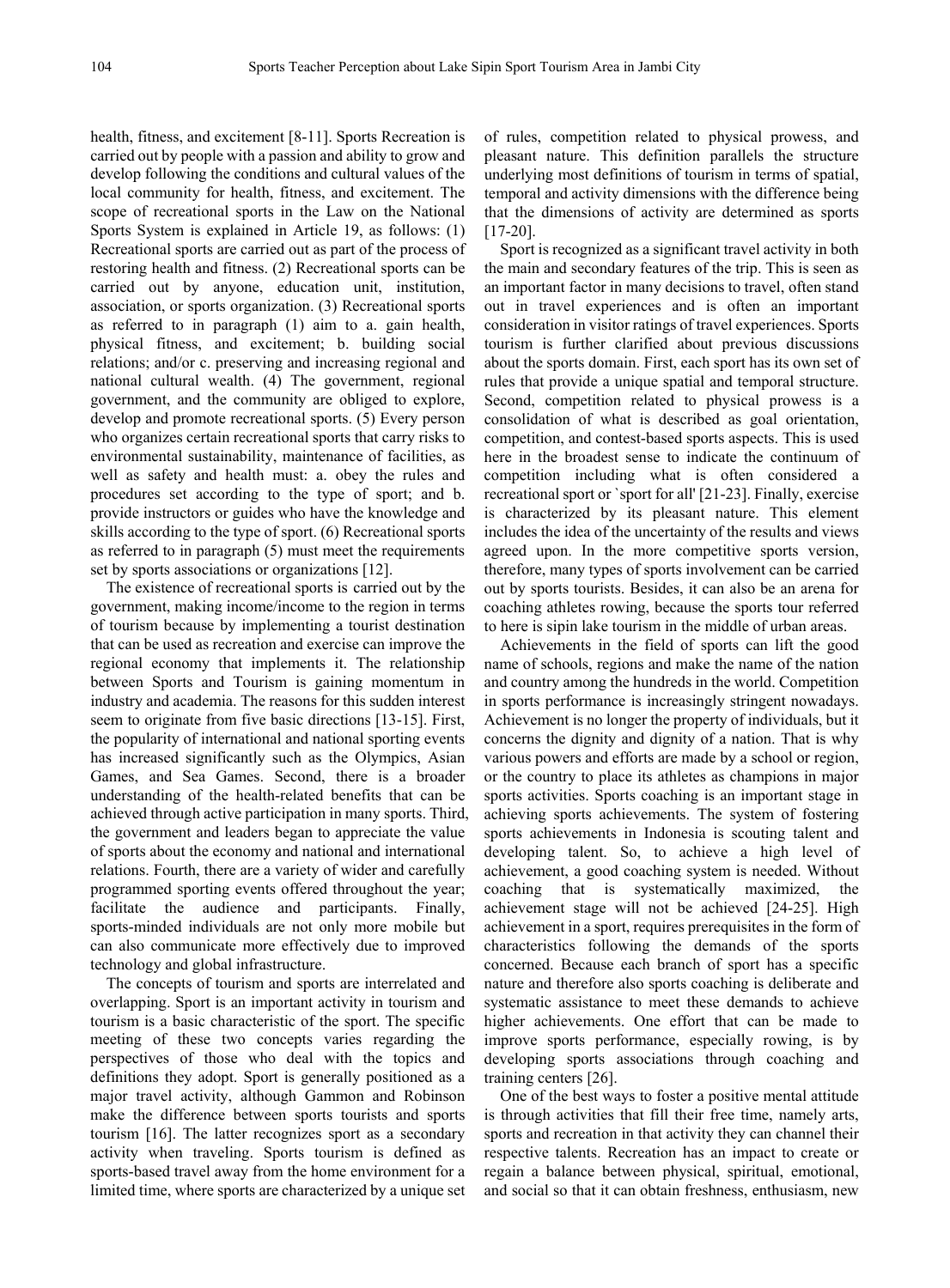enthusiasm and if directed properly will increase knowledge, increase the love of the motherland and admire the creation of God Almighty. One of the potentials that can be developed and become a mainstay for economic development is from the Tourism sector [27-28]. For Indonesia, the role of tourism is increasingly felt, especially after the weakening role of oil and gas. Indonesia's natural potential can be an alternative in helping the economy for the community, for example through the development of recreational tourism, especially recreational sports.

Especially in the sipin lake area, which has long been used as an economic center by the people around Lake Sipin, such as making sprouts for fish, shrimp, etc. However, the government sees a good opportunity in the Sipin Lake, which can be used as a place for recreation and sports, such as rowing, sky, dragon boats, and even at the Sipin lake there has been a national dragon boat race event held at the venue.

At this time, recreational tourism is increasingly advanced so that many sports fields that are now used as objects and attractions for tourists organizing recreational sports tourism will directly bring benefits in several fields such as economics, expanding the values of social life and knowledge, arts and culture, maintenance and environmental use, and can provide benefits for the surrounding community because it can open business opportunities such as the provision of food, beverages, transportation businesses both traditional and conventional and others [29-31].

Therefore, the purpose of this study is to look at the perception of sports teachers about sports tourism lake sipin Jambi around their schools in Jambi province Indonesia.

The question in this research is, what kind of perception do sports teachers have about the Sipin Lake Sports Tourism area?

# **2. Materials and Methods**

#### **2.1. Research Design**

This research uses a mixed-methods approach. Mixed methods can refer to the use of quantitative and qualitative data in answering research questions and being part of a larger research program and designed as a complement to provide information related to different methodological approaches [32]. The type used is sequential explanatory. Sequential An explanatory research is a study where the initial data collection is quantitative which is then followed by qualitative data, which means that quantitative data is strengthened by the qualitative data that will be obtained [33].

#### **2.2. Research Subject**

Where, quantitative data were obtained through giving

perception questionnaires to teachers, then followed by qualitative activities namely conducting interviews. This study used 108 teachers located around Sipin Lake in Jambi City using a total sampling technique with details of 78 male teachers and 30 female teachers. The total sampling technique is an example of a collection technique that uses the whole of a population [34], then interviews all samples in this study. The instruments in this study used questionnaires and interviews. The questionnaire is a list of questions given to other people who are willing to answer (respondents) according to user requests [35].

#### **2.3. Research Instrument**

In sequential explanatory research, researchers have instruments, for quantitative aspects, namely, perception questionnaire. Then for the qualitative aspects of the instrument using interviews and documents.

In the first data collection process, because it uses the type of sequential explanation, the first data obtained is quantitative data through the teacher's perception questionnaire about sports tourism lake sipin. The perception questionnaire was tested by experts and obtained as many as 26 valid statements with a Cronbach alpha value of 0.75, wherein, the perception questionnaire used a Likert Scale of 4 (four), i.e. for positive statements strongly disagree having a Score of 1, disagreeing to has a score of 2, agrees to have a score of 3 and strongly agrees 4. Then conducts a semi-structured interview to confirm the quantitative results that have been carried out. For data processing, using SPSS 21 which is intended to find descriptive statistics to view quantitative data, while for qualitative data using miles & huberman, namely reducing data, displaying data, and conclusions [36]. Descriptive statistics are presented in summary frequencies, such as mean, mode, median, minimum, maximum and standard deviation [34]. In this study the descriptive statistics used are mean, min, max, and Category. During data collection, the first activity that must be done is to select students based on the categories provided by the researcher, then give questionnaire of teacher perception for sports tourism, the questionnaire is then processed using SPSS 21 application data to see descriptive statistics, in the form of, the mean, min, max, percentage, and category of teachers. Below is a category of the perception teacher to sports tourism, among others, very good, good, not good, and very not good, like table 1 below:

**Table 1.** Categories of Perception Teachers about Sport Tourism Sipin Lake

| Category      | Interval       |  |  |
|---------------|----------------|--|--|
| Very Not Good | $26.0 - 45.5$  |  |  |
| Not Good      | $45.6 - 65.0$  |  |  |
| Good          | $65.1 - 84.5$  |  |  |
| Very Good     | $84.6 - 104.0$ |  |  |
|               |                |  |  |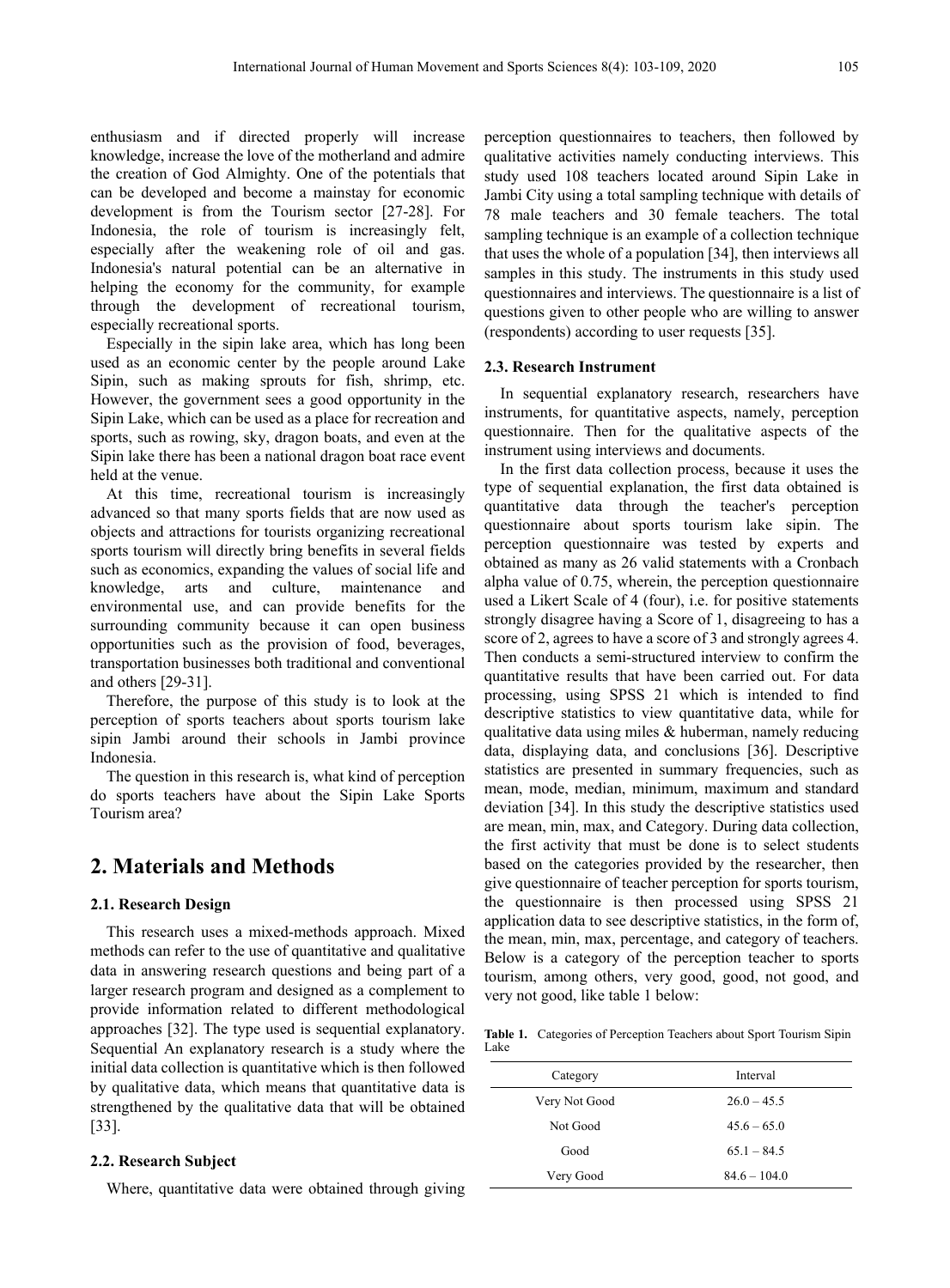The second data collection is conducting interviews and documentation of sporting activities in Lake Sipin to attract tourists in search of entertainment. Interviews use semi-structured to get the desired results.

Documentation in this study includes photos of sports activities in Sipin in attracting tourists. Interviews and documentation were analyzed using miles & Huberman namely, reduction, display and conclusion [36]. The procedure for collecting and analyzing data can be seen in Figure 1 below.



**Figure 1.** Data Collection

| <b>Classification</b> |               |                |              |              |      | Min |     | $\frac{0}{0}$ |
|-----------------------|---------------|----------------|--------------|--------------|------|-----|-----|---------------|
| Range                 | Respond       | M              | F            | <b>Total</b> | Mean |     | Max |               |
| $26.0 - 45.5$         | Not very good | 0              | $\mathbf{0}$ | $\mathbf{0}$ | 76.2 | 30  | 97  | 0.0           |
| $45.6 - 65.0$         | Not good      | $\overline{4}$ | 5            | 9            |      |     |     | 8.3           |
| $65.1 - 84.5$         | Good          | 63             | 15           | 78           |      |     |     | 72.2          |
| $84.6 - 104.0$        | Very good     | 11             | 10           | 21           |      |     |     | 19.5          |
| <b>TOTAL</b>          |               | 78             | 30           | 108          |      |     |     | 100           |

**Table 2**. Results from teacher perception of sport tourism

#### **2.4. Analyze Data**

All data were obtained from the perception questionnaires on teachers' values and collected with the SPSS 21 application. Descriptive statistics are given to calculate the frequency, percentage, mean, min, and max of a sample (Creswell, 2012). As well as analyzing qualitative data obtained using miles & Huberman, namely subtracting data, displaying data, and concluding (Miles & Huberman, 1994).

# **3. Results and Discussion**

To answer the research questions that have been mentioned can be seen in table 2 above.

From table 2, which came from 22 respondents from sports teachers who were around the Sipin Lake water tourism area were categorized both for men as many as 10 teachers and women as many as 5 teachers in the good category, and after being processed and obtained the results using the SPSS 21 application program, found for teacher perceptions of sport tourism in the lake sipin has a good category of 68.2% for 15 teachers out of 22 total teachers, not good at 9.1% for a total of 2 teachers out of 22 total teachers, and very good 22.7% for 5 teachers out of 22 total teachers. Of the 22 sports teachers, the Mean value of 76.2, a Maximum Value of 97, and a Minimum Value of 30.

Judging from the results that have been obtained the concepts of tourism and sports are interrelated and overlapping and have an effect on education, this can be proven by the results of teachers' perceptions of sport tourism having a good category of 68.2%, and this is reinforced by the results of interviews that have been done the following.

*"In your opinion, how is the program from the government that promotes sport tourism in Jambi City Sipin Lake?"*

*"I agree and support the program proposed by the city government regarding the making of Sipin Lake as a sports tourism area, which can encourage the community's economy and be able to become a place to educate students through recreational sports".*

*"Meaning, for you sport tourism also affects the students you teach?"*

*"Yes, that's right, in addition to being a place to educate students, Lake Sipin sports tourism can also make training centers for prospective athletes and athletes in the city of Jambi City".*

*If one of your students enters the training center to become a rowing athlete representing the City of*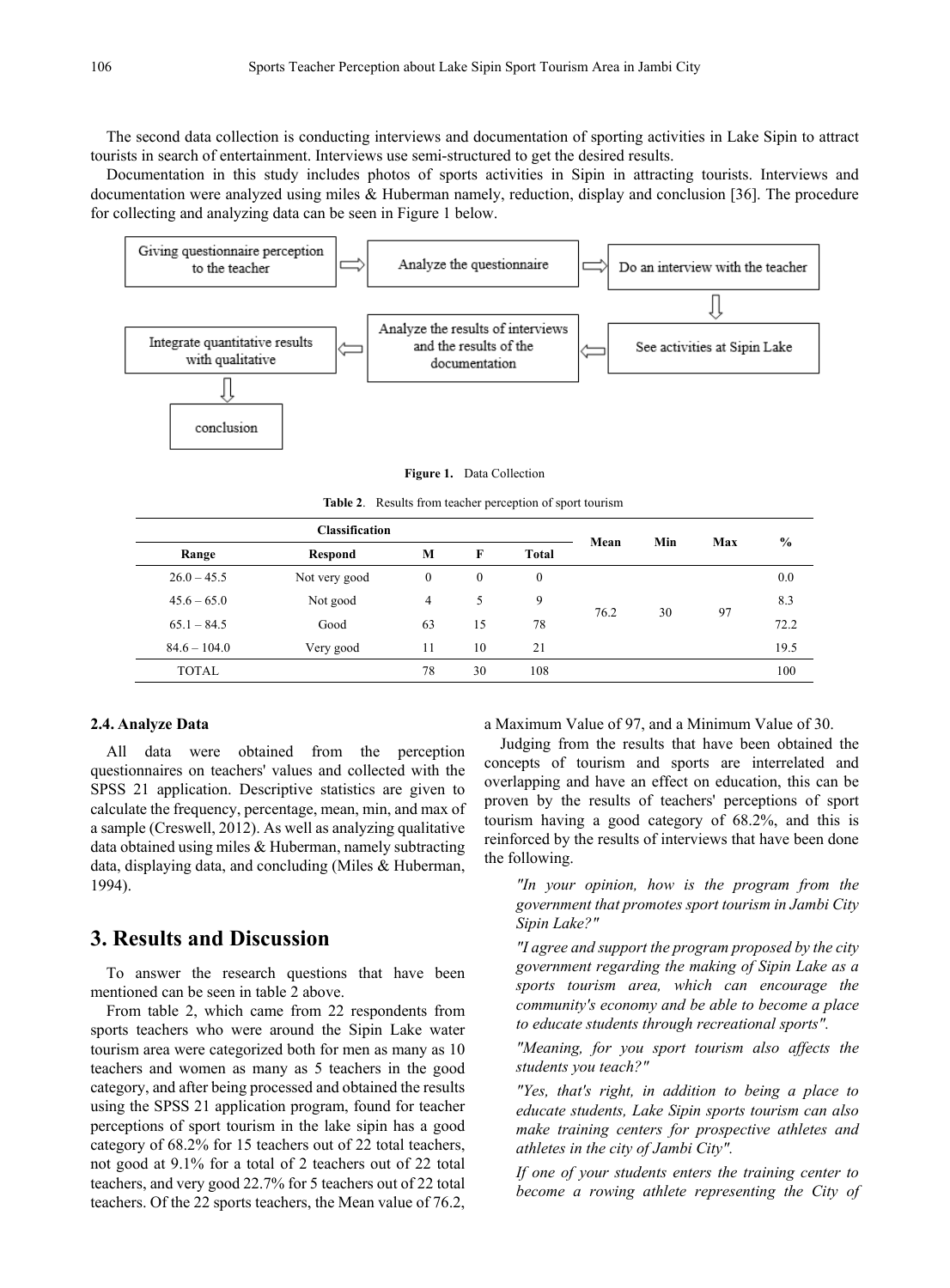#### *Jambi, even Indonesia, what will you do?*

*"I will fully support, even recommend the child in reaching his dreams/ideals or goals, besides, he will make the name of the school, region, and country better than before".*

Sport is an important activity in tourism and tourism is a basic characteristic of the sport. Special meetings of these two concepts vary regarding the perspectives of people who deal with the topics and definitions they adopt. Sport is recognized as a significant travel activity both in the main and secondary features of the trip. This is seen as an important factor in many decisions to travel, often stand out in travel experiences, and is often an important consideration in visitor ratings of travel experiences. In the more competitive sports version, one of the basic goals is that competitors must be compared, so the results are uncertain. Therefore, many types of sports involvement can be carried out by sports tourists [37-39].



**Figure 1.** The enthusiasm of the Jambi City Community in seeing the National level competition held at Lake Sipin



**Figure 2**. The race is ongoing

It can be seen from figures  $1 \& 2$  that by being made a place, not only can it be used as a place to exercise, but also be able to invite people to relaxation there.

One of them is Sipin Lake, which is used as a superior spot for people to relax and exercise, especially rowing. Not only the potential in the water, but the area around Sipin Lake is also very possible for the development of outbound areas and other recreational facilities. The natural

beauty of Lake Sipin is the main attraction for visitors to come, by making Lake Sipin a leading tourist attraction in the city of Jambi, which is expected to make the image of tourism in the city of Jambi better. Seeing the existing natural potential of the local community is very supportive of the development of the Sipin Lake natural attractions. Through this, the city government has made a program in the development of the Sipin Lake attractions, one of which is the creation of fish ponds for breeding freshwater fish in Sipin Lake, boat engines for visitors, the creation of play facilities for children. Besides, the Government together with the local community will build a special fishing area. Jambi City Government is very open to private parties who want to work together in the development of Sipin Lake attractions, such as the development of water sports and the development of an outbound area.

Sport is a worldwide phenomenon and an inseparable part of daily life. So that sport becomes a strategic means to build self-confidence, national identity, and national pride [40-42]. Share development progress in the field of sports that boils down to increase cultural and sporting achievements. Through systematic sports coaching, the quality of human resources can be directed at improving self-control, responsibility, discipline, sportsmanship, which in turn can obtain sporting achievements that can arouse national pride [43]. Therefore, sports development needs to get more proportional attention through coaching, management, planning and systematic implementation in national development. In addition to being a tourist attraction, Sipin Lake can also be a training center of the paddle athletes of the City of Jambi in particular, because having achievements in the field of sports can elevate the good name of schools, regions and make the name of the nation and country among hundreds around the world. Competition in sports performance is increasingly stringent nowadays. Achievement no longer belongs to individuals, but it concerns the dignity and dignity of a nation. That is why a variety of power and efforts are made by a school or region, or country to place its athletes as champions in major sporting activities [44]. Sports coaching is an important stage in achieving sports achievements. The system of fostering sports achievements in Indonesia is scouting talent and developing talent. So, to achieve a high level of achievement, a good coaching system is needed. Without coaching that is systematically maximized, the achievement stage will not be achieved [45]. High achievement in a sport, requires prerequisites in the form of characteristics following the demands of the sports concerned. Because each branch of sport has a specific nature and therefore also sports coaching is deliberate and systematic assistance to meet these demands to achieve higher achievements. One effort that can be made to improve sports achievements, especially rowing, is by developing sports associations through coaching and training centers.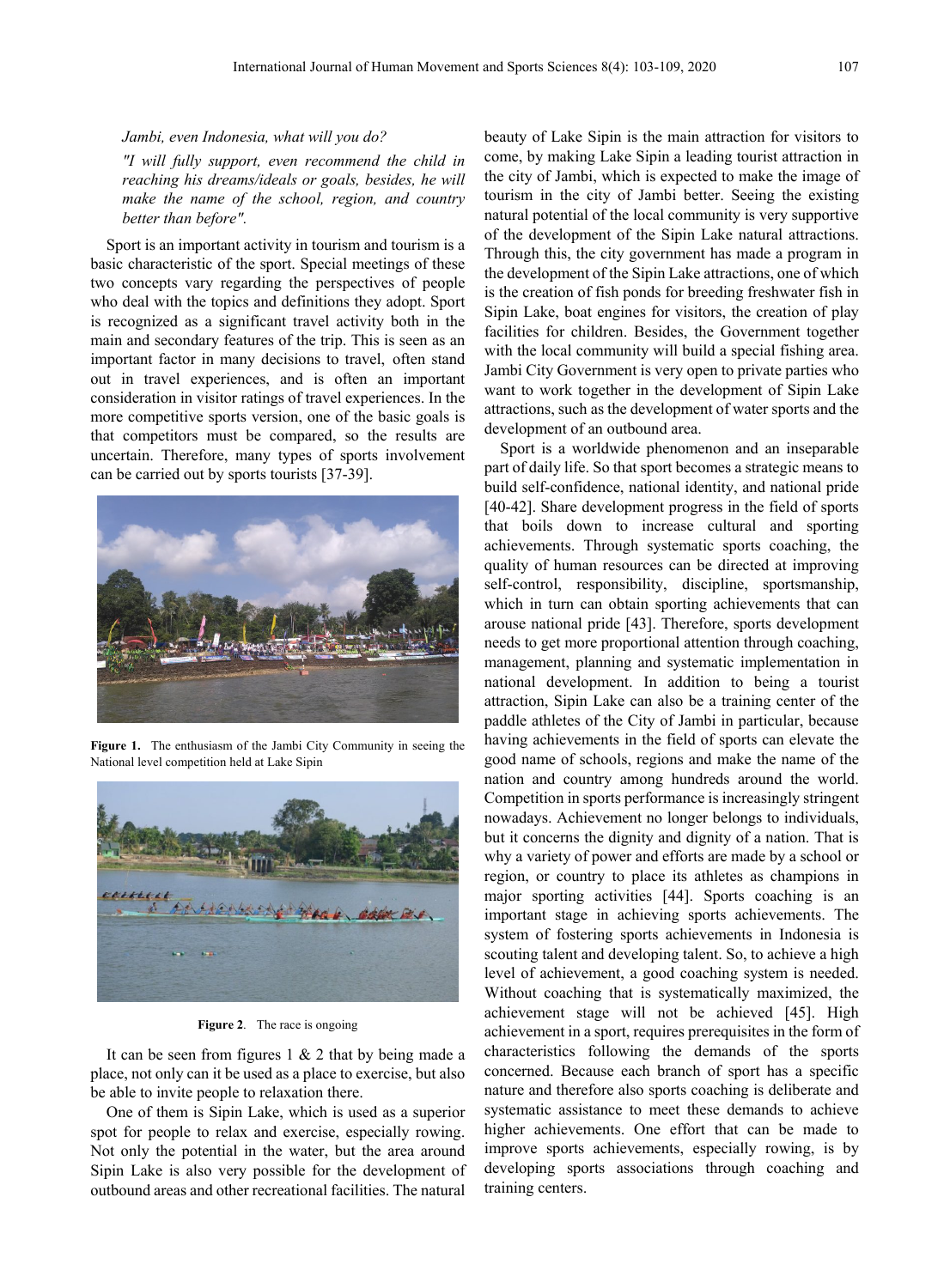## **4. Conclusions**

With program carried out by the city government regarding sports tourism in Lake Sipin, it will affect the local economy and can make the surrounding communities and schools around Lake Sipin affected. One of them can arouse the enthusiasm of students who are in school to participate as rowing athletes whose training camp is in Lake Sipin. As well as sports teachers fully support the implementation of the program because it can improve the regional economy and make a good school name through participating students who become rowing athletes. However, it requires synergy between the elements in order to realize the implemented program. In addition to this, the sport tourism site in Lake Sipin is still newly implemented so that it can still be explored even greater about the potential contained in Lake Sipin, one of the potentials such as that which has been held, namely the dragon boat race and traditional, but it was only until at the national stage it has not yet reached the international stage (Asean, Asia, and the World).

Teachers' perceptions of sport tourism, supporting sport tourism, therefore direct children to become children, despite the lack of assistance. Why because in the current curriculum, it is not enough for the teacher to only provide learning, but the teacher must be able to become a motivator and trainer with existing limitations.

## **Acknowledgments**

Thanks to the whole school principal who has permitted me to research his school. And all the teachers who helped during the study.

# **REFERENCES**

- [1] Budiarti, R. S., Harlis., Natalia, D. High Oder Thinking Skills for Biology Education: Applied Microbiology Learning Videos Based on Jambi Local Wisdom. Universal Journal of Education Research, 8(2), 689-694. 2020
- [2] Maison., Darmaji., Astalini., Kurniawan, D. A., Sumaryanti., Perdana, R. Supporting Assessment in Education: E-Assessment Interest in Physics. Universal Journal of Education Research, 8(1) 89-97, 2020.
- [3] Astalini, Kurniawan, D. A., Darmaji, Sholihah, L. R., Perdana, R. Characteristics of Students' Attitude to Physics in Muaro Jambi High School. Humanities & Social Science Reviews (HSSR), 7(2), 91-99, 2019.
- [4] Asrial., Syahrial., Kurniawan, D. A., Chan, F., Septianingsih, R., Perdana, R. Multimedia Innovation 4.0 in Education: E-Modul Ethnoconstrucivism. Universal Journal of Educational Research. 7(10), 2098-2107, 2019.
- [5] Darmaji., Kurniawan, D. A., Astalini., Lumbantoruan, A., &

Samosir, S. C. Mobile Learning in Higher Education for The Industrial Evolution 4.0: Perception and Response of Physics Practicum. International Journal of Interactive Mobile (IJIM), 13(9), 4-20, 2019.

- [6] Kurniawan, D. A., Asrial., Syahrial., Salsabila, W. S., Kurniawati, E. F., Anandari, Q. S., Perdana. R., Lumbantoruan, A., Nasih, N., Samosir, S. C., Dewi, U. P. Ethnoscience Investigation in Primary Schools: Impact on Science Learning. Universal Journal of Educational Research. 7(12), 2789-2795. 2019.
- [7] Maison., Astalini., Kurniawan, D. A., Perdana, R., Anggraini, L. The Phenomenon of Physicology Senior High School Education: Relationship of Students' Attitudes towards Physics, Learning Style, Motivation. Universal Journal of Educational Research. 7(10), 2199-2207, 2019.
- [8] D. Gilbert & S. Hudson, 'Tourism Demand Constraints: A Skiing Participation', Annals of Tourism Research, 27(4), 906–25. 2000
- [9] T.D. Hinch and J.E.S. Higham, 'Sport Tourism: A Framework for Research', The International Journal of Tourism Research, 3(1), 45–58, 2001.
- [10] B. McKercher & A. Lew, 'Distance Decay and the Impact of Effective Tourism Exclusion Zones on International Travel', Journal of Travel Research, 42(2), 159–65, 2003.
- [11] Hinch, T., Jackson, E. L., Hudson, S., & Walker, G. (2005). Leisure Constraint Theory and Sport Tourism. Sport in Society, 8(2), 142–163.doi:10.1080/17430430500087435
- [12] Undang-Undang Republik Indonesia Nomor 3 Tahun 2005 Tentang Sistem Keolahragaan Nasional
- [13] Kurtzman, J. Sports tourism categories revisited. Journal of Sport Tourism, 2(3), 6-11, 1995
- [14] Lockstone, L., & Baum, T. Fun in the family: tourism and the Commonwealth Games. International Journal of Tourism Research, 10(6), 497–509, 2008. doi:10.1002/jtr.7 01
- [15] Ritchie B, Adair D. The growing recognition of sport tourism. Current Issues in Tourism 5: 1–6, 2002.
- [16] Gammon, S., & Robinson, T. Sport and tourism: A conceptual framework. Journal of Sport Tourism, 4(3), 11-18, 1997.
- [17] Torres‐Delgado, A., & Palomeque, F. L. Measuring sustainable tourism at the municipal level. Annals of Tourism Research, 49, 122–137, 2014. https://doi.org/10.10 16/j.annals.2014.09.003
- [18] Sinclair‐Maragh, G., Gursoy, D., & Vieregge, M. Residents' perceptions toward tourism development: A factor‐cluster approach. Journal of Destination Marketing & Management, 4(1), 36–45, 2015. https://doi.org/ 10.1016/j.jdmm.2014.10. 001
- [19] Tanguay, G. A., Rajaonson, J., & Therrien, M.‐C. Sustainable tourism indicators: Selection criteria for policy implementation and scientific recognition. Journal of Sustainable Tourism, 21(6), 862–879, 2013. https:// doi.org/10.1080/09669582.2012.742531
- [20] Vučetić, A. Š. Importance of environmental indicators of sustainable development in the transitional selective tourism